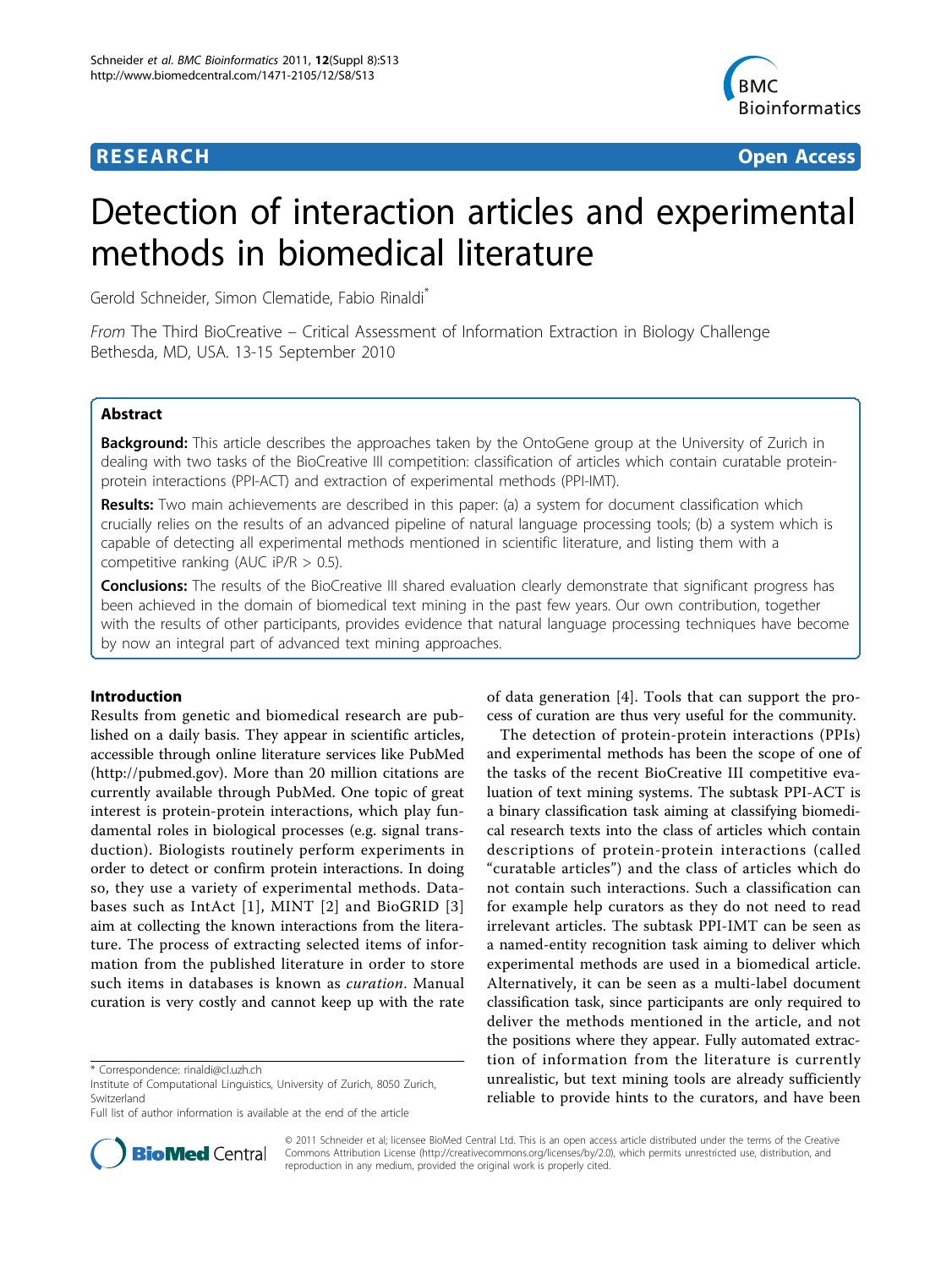shown to speed up their activities [[5](#page-10-0)]. An interesting observation of [[6\]](#page-10-0) is that the curators, although in general considering the results from the NLP tool as helpful, clearly preferred a high recall setting to one chosen to optimize precision or F-score, because it is much easier and less time-consuming to reject suggestions (false positives, low precision) than to add new information from scratch (false negatives, low recall). However, a very low precision (i.e. an excessive number of false positives) is equally negative, as it was observed in the interactive task (IAT) of BioCreative III [\[7](#page-10-0)], because the curators would have to reject numerous suggestions by the system which (to the human expert) are obviously wrong.

We have participated in several previous shared tasks, in text mining tasks like protein-protein interaction [[8](#page-10-0),[9](#page-10-0)] and method detection [[10\]](#page-10-0). We had not earlier considered participation to the PPI-ACT task, because at first sight it appears to be a pure document classification task where an NLP-rich approach would not be able to provide a significant contribution. The participation to the PPI-ACT task of BioCreative III was motivated by the desire to dispel this negative assumption, by enriching a traditional machine learning (ML) approach with features derived from our PPI extraction pipeline.

## Methods

In this section, we describe the methods used in the task of experimental method detection and article classification.

## Article classification task (PPI-ACT)

We used a classical approach to the PPI-ACT task, based on a document classifier (in our case a maximum entropy classifier) making use of standard textual features, crucially enhanced with a feature derived from a pre-existing pipeline aimed at extracting protein-protein interactions [[9,11\]](#page-10-0).

The features which we adopted in the official task are derived from the sources listed below:

• words occurring in an article

• MeSH index terms [\(http://www.nlm.nih.gov/mesh](http://www.nlm.nih.gov/mesh)) appearing as meta-information in an article

• results from running our full protein-protein interaction detection pipeline from the BioCreative II.5 challenge on an article

For all experiments, only the development set was used as training material for the test runs (as only the class distribution of the development set was declared to be representative for the test set by the BioCreative organizers). The following three feature groups were at work in our submissions (each feature is represented by a single letter which will be used in the rest of this article as a reference).

Bag of word features (W) All words of the articles were stemmed, then all counts of a stem were used as a feature. E.g, if the word "protein" was found 3 times, we generated the features "protein 1", "protein 2", "protein 3".

MeSH features (M) Every MeSH descriptor, with and also without every qualifier, was turned into features. E. g., for the MeSH term "-Signal Transduction (-drug effects; +physiology)" as it appeared in the textual format, we produced the descriptor features "signal/transduction/drug/effects", "signal/transduction/physiology". For multi-word terms, we added also all descriptor terms produced by iteratively removing the first word, for instance "transduction". Additionally, all MeSH qualifiers as "-drug/effects" and "+physiology" were added.

PPIscore features (P) This feature is computed using the full pipeline for detection of PPI as used in the Bio-Creative II.5 challenge [[9,11\]](#page-10-0). It includes in particular the recognition of terms from UniProt [[12\]](#page-10-0), EntrezGene [[13](#page-10-0)], methods section of the PSI-MI ontology (Proteomics Standard Initiative - Molecular Interactions) [[14](#page-10-0)], and CLKB (Cell Line Knowledge Base) [[15\]](#page-10-0). Further, chunking and full syntactic dependency parsing [[16](#page-10-0)] is done for sentences containing more than one term. The original system is used to detect candidate interactions, and delivers each of them, together with a numerical score. This value, which will be referred to as "PPIscore" in the rest of this article, was discretized in order to form a few large classes and then used as a feature set.

In post hoc experiments, we have examined further features. The following two of them improved classification performance:

Bigram features (B) Bigrams of stemmed words are taken as features if they appear at least 3 times in the training material. E.g., the two most frequent bigrams with "interact" as first element are "interact with" (252 occurrences), "interact the" (53 occurrences).

Syntactic features (S) Our numeric PPIscore (feature P as described above) integrates different subscores (for example syntactic path, word at the top of the path, protein pair salience, etc.) into a single numeric value. For maximum entropy optimization, whose strength consists in weighting many different and even dependent pieces of information, this is not optimal. Therefore, we extracted and discretized more fine-grained numeric features from the PPI pipeline. To account for text zoning effects, this was done separately for the article titles  $(TITLE)$  and the abstract text  $(TEXT)$ : SYNREL is a feature that counts how often an interaction-related dependency configuration between two proteins was found. SURFACE counts how often an interaction word and two proteins co-occur within a certain chunk distance. This feature is a back-off of the SYNREL feature. SAME-CHUNK counts how often two proteins co-occur in the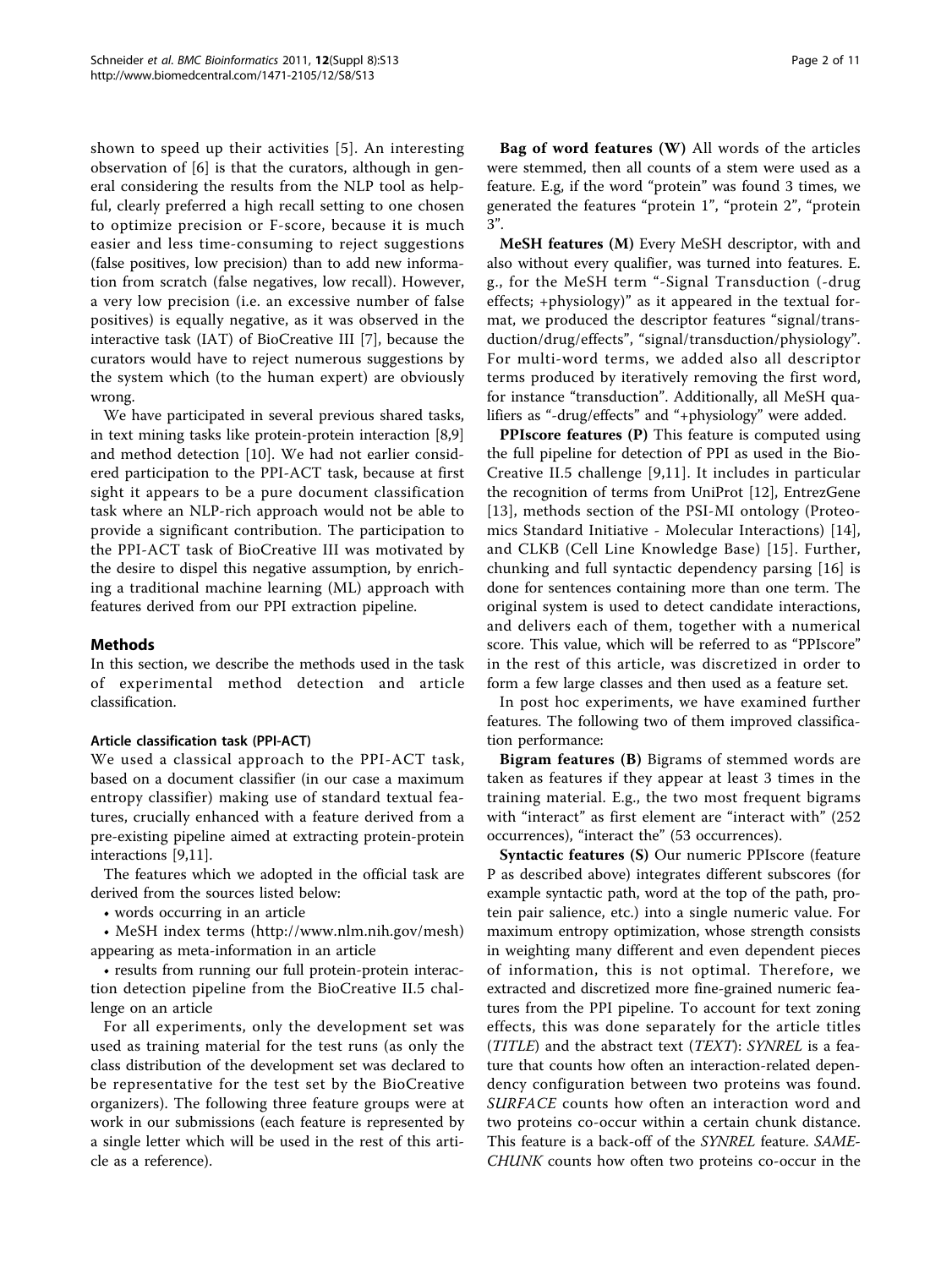same chunk. COOCC is a new feature especially added for the PPI-ACT task that counts how many proteinss co-occur within a sentence.

Interestingly, the strongest features in this group, and overall the strongest features for class 0 (i.e. articles which do not contain useful PPIs), are TEXTSYNREL=0 and TITLESYNREL=0, i.e. the fact that no interaction was found gives strongest evidence that an article does not deal with PPIs. Unfortunately, the converse is not true: high counts of TEXTSYNREL turned out to be relatively weak evidence for class 1 (i.e. curatable articles). One reason for this result may be the fact that our term recognizer originally pooled together proteins and genes. Although we modified it for the competition, the distinction remained weak, which in turn led to incorrect classification of protein-protein interactions versus other types of interactions (e.g protein-gene).

#### Probabilistic maximum entropy classification

In a text classification task like ACT, applying machine learning optimization is indispensable for state-of-the-art results of balanced evaluation measures such as F-Score, Matthews correlation coefficient (MCC), or the area under the curve of the interpolated precision/recall curve (AUC  $iP/R$ ). For a definition of these measures please see [\[17](#page-10-0)]. For our experiments, we relied on the maximum entropy [[18\]](#page-10-0) classification tool megam [[19](#page-10-0)] which is simple to use and easily handles feature sets with hundreds of thousands of features. The conjugate gradient algorithm of megam takes only a few seconds on modern hardware when working with the development set and all features.

Another crucial advantage of megam is the fact that it basically computes a probabilistic classification decision with values between 0 and 1 according to the optimal weights of all features. For binary classification, a decision rule with a discretization threshold (henceforth abbreviated as DTH) is applied. The standard rule works as follows:

- class = 1 if value  $\geq 0.5$
- class = 0 if value  $< 0.5$

Therefore, if we want to boost class 1 we can simply set the DTH lower than 0.5. For run 2, we set DTH at 0.2 which was determined by cross-validation on the development set. Further, the numerical distance between the value and the DTH gives us a confidence score as required for the ACT task. For AUC iP/R, only the relative confidence score ranking inside each class is relevant, consequently the following rule implements our scoring:

- confidence = value if class =  $1$
- confidence =  $1 value$  if class = 0

#### Detection of experimental methods (PPI-IMT)

We have used two systems for our participation in the Biocreative III challenge, which we will refer to as system A and system B in the rest of this paper. While system A has been specifically optimized for the IMT task with task-specific heuristics, system B provides a fairly generic implementation of a naive Bayes multiclass classifier, which therefore does not need a very detailed description. In the rest of this section we provide more information about System A.

For all submitted results and experiments, we have obtained all statistical information from the training corpus, except that we adjusted the prior probability  $p$ (method) taking into account the results obtained by testing on the development corpus. More explicitly, methods which achieved low precision were given a lower weight. For most experiments, except where indicated, we have used only the method section of the articles, which we detected by a series of manually written regular expressions.

#### Dictionary-based approach

As a first approach to the detection experimental methods, a standard approach to named-entity recognition, e. g. finite state pattern matching using a dictionary resource can be used [[20](#page-10-0)]. A dictionary of experimental methods, from the PSI-MI ontology, was distributed by the organizers in the shared task. However, only 10-15% of the methods sections of all PPI-IMT subtask articles contain matches to full PSI-MI terms or synonyms to terms, which immediately indicates that such an approach will necessarily have very low recall. The percentage of matches in the documents is an upper bound to a simple approach based on this method.

The vast majority of PSI-MI method terms and synonyms are multi-word terms, for example MI:0004 has the term affinity chromatography technology and the synonyms affinity chrom and affinity purification. Subsets or recombinations of these strings are often used in research articles instead of the official term or a given synonym. We therefore use submatches at the word level. For instance, an occurrence of the word purification in the methods section of an article marks it as a candidate for MI:0004. About 80% of the methods sections of all PPI-IMT subtask articles contain word submatches, which indicates a much higher upper bound. On average, a document contains 24 submatches to any of the methods that have been assigned to it by the curators.

As a first purely dictionary-based approach, we have thus used a pattern matcher giving high scores to every occurrence of an exact match to a method name and lower scores to every occurrence of a submatch. No stop word list has been used, except for filtering the prepositions of and in, which occur in many terms and synonyms. The inclusion of submatches can be expected to overgenerate, in other words to considerably increase recall, while precision will be low. As an intermediate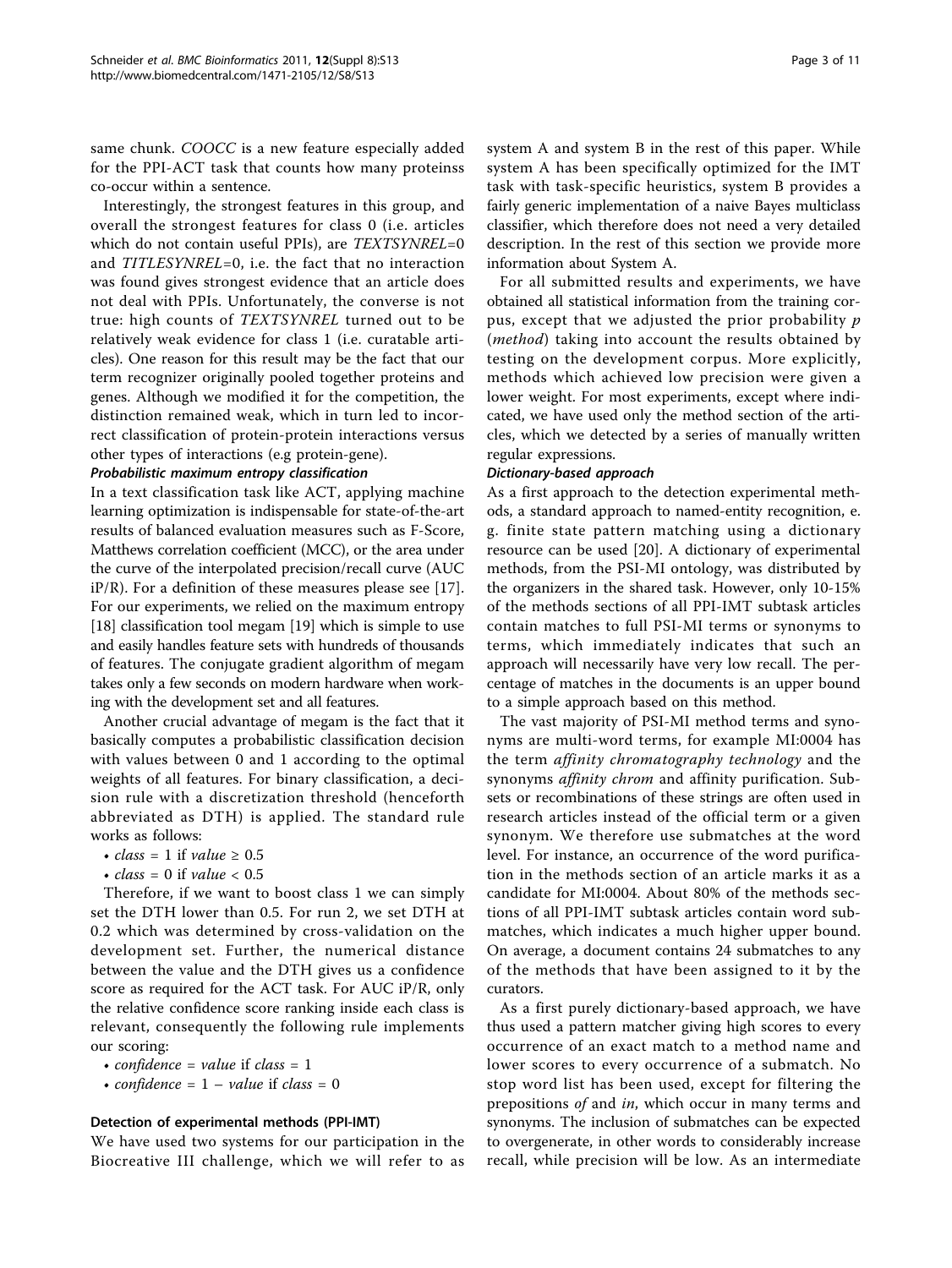level between full match and word-based submatch, we have used a subset approach: if more than three words of a term or a synonym from the PSI-MI dictionary appear in a ten word observation window, a mid-range score is given for each occurrence. The results that we have obtained are presented in the "Results and Discussion" section.

## Dictionary-based approach with term probabilities from the corpus

The submatch-based approach just described delivers reasonable recall, but precision is low, and does not increase very much when setting high thresholds. In order to improve the system, it is advisable to learn from the corpus, and thus to abandon purely dictionarybased approaches. We have observed that, on the one hand, some submatch words are contained in many different experimental methods (they do not discriminate well), and on the other hand, that many submatch words very often do not refer to a method. For example, MI:0231 has the term name mammalian protein protein interaction trap, which means that every occurrence of the word protein assigns a score to this method.

To respond to these observations, a statistical method can be used. We use, on the one hand, conditional probabilities for the method given a word  $p(method)$ word) and, on the other hand, the probability of a word to be a term, its "method termness". The method termness probability is measured as the conditional probability that a word occurence is actually part of one of the method terms of the document, i.e. where the annotator has assigned a method that contains the word to the document  $p(termword = yes|word, document)$ . For example, 83% of the occurences of the word "anti" come from documents where methods containing "anti" (e.g. "anti bait coip") have been used.

An excerpt of method termness probabilites is given in table [1,](#page-4-0) left hand side.

The score for each method of a document is the summation of its values:

$$
MCC = \frac{TP \times TN - FP \times FN}{\sqrt{(TP + FP)(TP + FN)(TN + FP)(TN + FN)}}
$$
 for

a document containing  $n$  word tokens. We use this statistical model for all words that are matches or submatches of the terms given in the PSI-MI dictionary. As we see in the "Results and Discussion" section, performance increases considerably.

## Corpus-driven approach

As a statistical data-driven model for terms increases the performance, one may wonder if the same approach can also be used for words that are not terms. To test this, we discarded the term dictionary, learned the score for each method (as described above) for all words from the training resource and apply it to all words, whenever  $p$ (*method*|word) and termness(word) are above 10%, and whenever the word is used in at least 5 training documents.

The lists containing words with high probabilities are not obviously interpretable to the non-expert, although some of the inherent knowledge they contain are clear hints. An excerpt of frequent words indicating experimental methods at high probability is given in table [1](#page-4-0), right hand side.

#### Combinations

Better results can be obtained by combining the corpusdriven and the dictionary-based method. We have simply added up the scores of each of the approaches. For one submission to the shared task (run 5), we have also used a version that averaged the scores of system A and system B.

#### Post-hoc experiments on run 1

After the shared task, we have further improved the model. First we have added a bigram model,  $p(method)$ bigram), again thresholding at 10 percent. This led to a very strong increase in performance. [[21](#page-10-0)] has shown that bigrams can be used very effectively in a word sense disambiguation task. In order to weight multiword terms more strongly, we have added a collocation measure weight (the chi-square score [[22](#page-10-0)] in our case).

### Results and discussion

#### Article classification task (PPI-ACT)

Table [2](#page-5-0) shows our official results of the shared task and gives an overview of the features and techniques used for the different runs. In our participation, we have submitted three runs applying Maximum Entropy (ME) optimization. The feature weights used for the test set were drawn from the development set only. The inclusion of the balanced (but therefore biased) training set (which was released earlier in the shared task) proved to deteriorate the results in a 10-fold cross-validation experiment on the development set. According to our results, the development set proved to be representative for the test set. Run 3 and run 4 used only the result of the PPI pipeline (as developed for the BioCreative II.5 shared task) for comparison. Run 1 was aimed at maximizing accuracy. Specificity was deliberately maximized at the cost of sensitivity because of the class imbalance.

Run 2 was aimed at maximizing Matthews correlation coefficient (MCC) by applying a discretization threshold (DTH) of 0.2 (see the methods section on PPI-ACT for an explanation of the discretization threshold (page 5). The DTH of 0.2 was determined empirically on the basis of the development set. MCC (also known as phi coefficient) is regarded as a balanced evaluation measure for binary classification prediction problems with an imbalanced class distribution [[23\]](#page-10-0). A value of 0 represents an average random prediction and a value of 1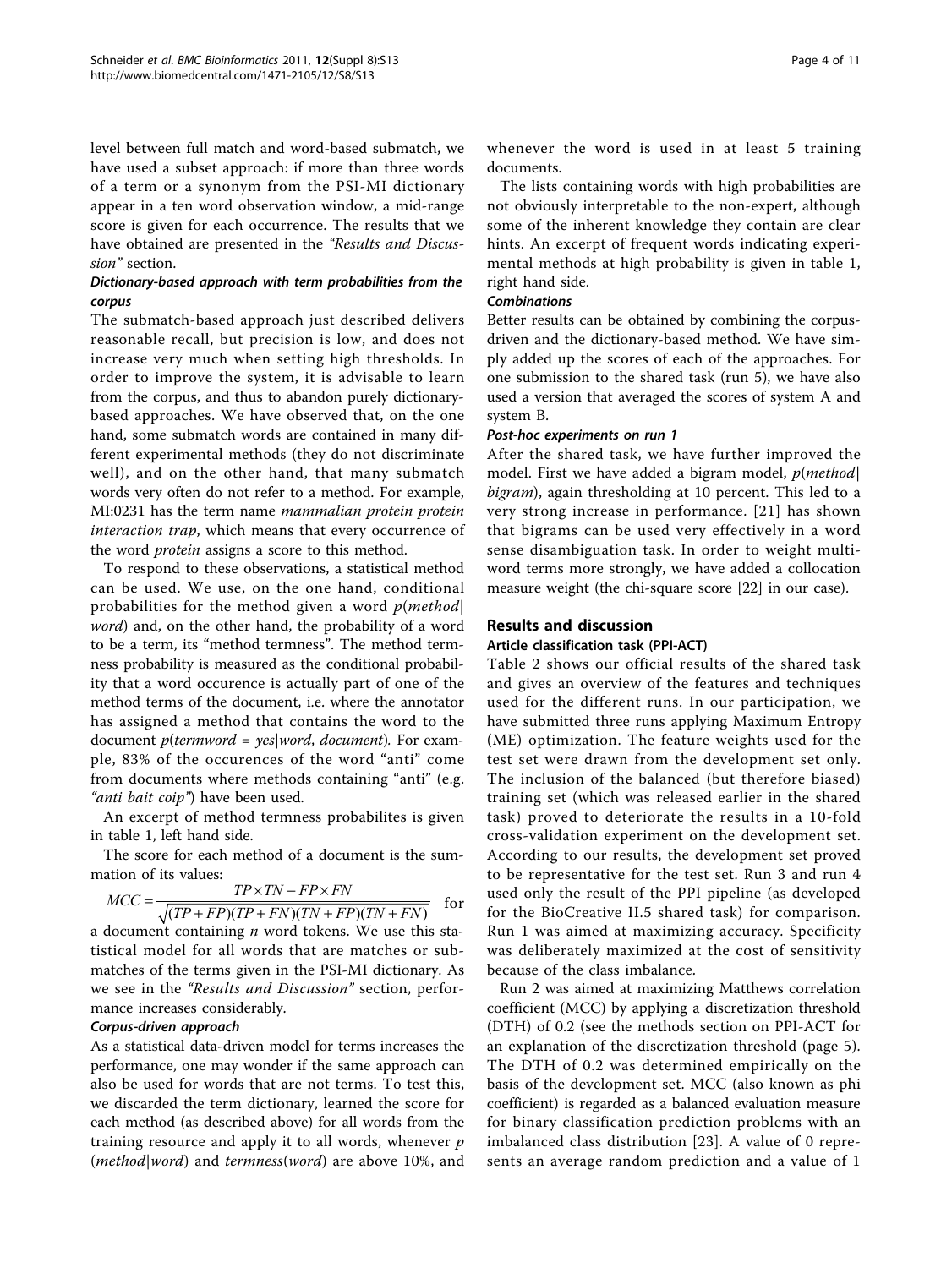### <span id="page-4-0"></span>Table 1 Termness and  $p(method|word)$

|                   | Method termness       |             | p(method word)   |         |  |  |  |
|-------------------|-----------------------|-------------|------------------|---------|--|--|--|
| Probability       | term word             | Probability | word             | method  |  |  |  |
| 0.831498470948    | anti                  | 0.490056818 | L1               | MI:0006 |  |  |  |
| 0.692307692307692 | pooling               | 0.47027027  | LT               | MI:0019 |  |  |  |
| 0.662971175166297 | hybrid                | 0.447269303 | <b>ERK1/2</b>    | MI:0006 |  |  |  |
| 0.519792083166733 | x-ray                 | 0.443877551 | hydrogen-bonding | MI:0114 |  |  |  |
| 0.515198153135822 | coimmunoprecipitation | 0.441441441 | omit             | MI:0114 |  |  |  |
| 0.484276729559748 | coip                  | 0.43876567  | synapses         | MI:0006 |  |  |  |
| 0.469194312796209 | bret                  | 0.436363636 | tumours          | MI:0006 |  |  |  |
| 0.396292409933543 | fret                  | 0.435114504 | <b>REFMAC</b>    | MI:0114 |  |  |  |
| 0.369761273209549 | tag                   | 0.430695698 | p21              | MI:0006 |  |  |  |
| 0.367924528301887 | tomography            | 0.424657534 | COOT             | MI:0114 |  |  |  |
| 0.35606936416185  | bifc                  | 0.423558897 | epithelium       | MI:0006 |  |  |  |
| 0.35405192761605  | diffraction           | 0.418918919 | flower           | MI:0018 |  |  |  |
| 0.329399141630901 | resonance             | 0.417443409 | <b>IKK</b>       | MI:0006 |  |  |  |
| 0.322784810126582 | epr                   | 0.412797992 | caspase-3        | MI:0006 |  |  |  |
| 0.322607959356478 | crystallography       | 0.407843137 | NF-kB            | MI:0006 |  |  |  |
| 0.312878528168209 | two-hybrid            | 0.406961178 | floral           | MI:0018 |  |  |  |
| 0.311203319502075 | 2-hybrid              | 0.406926407 | $9.00E + 10$     | MI:0007 |  |  |  |
| 0.307599517490953 | itc                   | 0.404040404 | diffracted       | MI:0114 |  |  |  |
| 0.307372793354102 | spr                   | 0.40311174  | atom             | MI:0114 |  |  |  |
| 0.303317535545024 | biosensor             | 0.403057679 | $HIV-1$          | MI:0007 |  |  |  |
| 0.300881858902576 | two                   | 0.40167364  | wwwpdborg        | MI:0114 |  |  |  |
| 0.300359712230216 | saxs                  | 0.401408451 | CCP4             | MI:0114 |  |  |  |
| 0.296829971181556 | bimolecular           | 0.39668175  | BK               | MI:0006 |  |  |  |
| 0.296758104738155 | plasmon               | 0.39629241  | <b>FRFT</b>      | MI:0055 |  |  |  |
| 0.283073367995378 | bait                  | 0.394624313 | MCF-7            | MI:0006 |  |  |  |
| 0.282754418037782 | fluorescence          | 0.394136808 | contoured        | MI:0114 |  |  |  |
| 0.282689623080503 | nmr                   | 0.39047619  | Å                | MI:0114 |  |  |  |
| 0.272583201267829 | isothermal            | 0.389684814 | hypoxia          | MI:0006 |  |  |  |
| 0.258223684210526 | calorimetry           | 0.387915408 | c-Myc            | MI:0007 |  |  |  |
| 0.258064516129032 | one-hybrid            | 0.387096774 | PI3K             | MI:0006 |  |  |  |
| 0.247863247863248 | crosslink             | 0.385964912 | specification    | MI:0018 |  |  |  |
| 0.238479262672811 | tap                   | 0.385809313 | seed             | MI:0018 |  |  |  |
| 0.222466960352423 | phage                 | 0.38559322  | 15N              | MI:0077 |  |  |  |
| 0.21827744904668  | scattering            | 0.384858044 | colorectal       | MI:0006 |  |  |  |
| 0.214154411764706 | pull                  | 0.384114583 | Å2               | MI:0114 |  |  |  |
| 0.211344922232388 | force                 | 0.38247012  | carboxylate      | MI:0114 |  |  |  |
| 0.205298013245033 | bn-page               | 0.38225925  | Src              | MI:0006 |  |  |  |
| 0.203338930508912 | yeast                 | 0.381818182 | Argonne          | MI:0114 |  |  |  |
| 0.181818181818182 | bioluminescence       | 0.38125     | Floral           | MI:0018 |  |  |  |
| 0.174830377336031 | kinase                | 0.380802518 | Mdm2             | MI:0006 |  |  |  |
| 0.174038675261169 | down                  | 0.380634391 | carbonyl         | MI:0114 |  |  |  |

means perfect prediction. Its formal definition in terms of true/false positives/negatives is as follows:

$$
MCC\ score = \frac{TP \cdot TN - FP \cdot FN}{\sqrt{(TP + FP)(TP + FN)(TN + FP)(TN + FN)}},
$$

As expected, this run results in the best MCC, and it is at the same time our run with the highest AUC. Run 3 was aimed at high sensitivity using the raw numeric PPIscore (without applying ME optimization). We used the following decision rule: if PPIscore > 0.2 then class = 1 else class = 0. The low results of this run show that the raw PPIscore alone is not specific enough and produces too many false positives. Run 4 was aimed at a balanced specificity and sensitivity using the raw PPIscore (without applying ME optimization). We adapted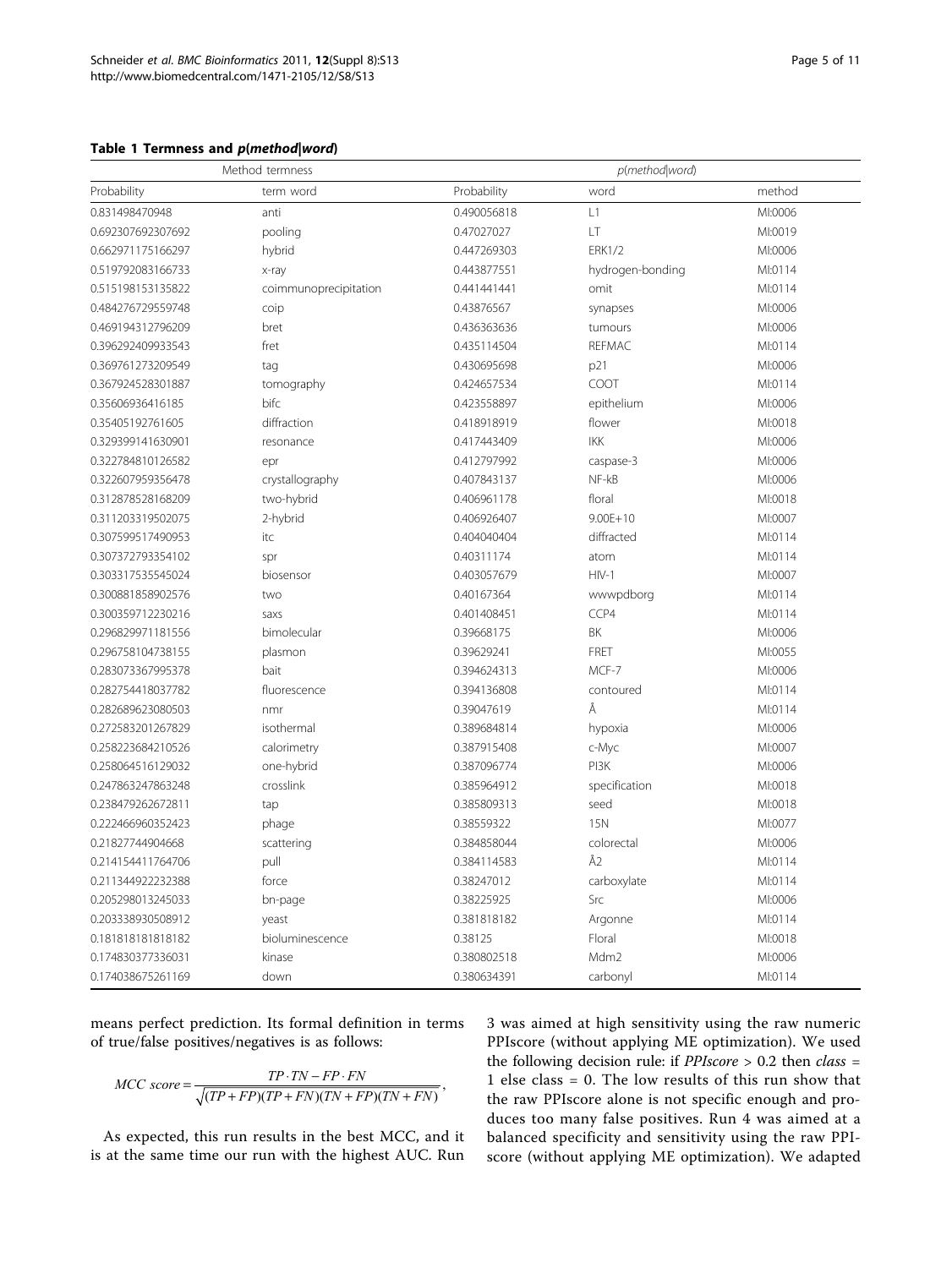<span id="page-5-0"></span>Table 2 Results and properties of our official runs.

| Run             | Acc   | Spec  | Sens  | F-Score | <b>MCC</b> | AUC iP/R | ME       | Feat         | <b>DTH</b> |
|-----------------|-------|-------|-------|---------|------------|----------|----------|--------------|------------|
| Official run 1  | 88.68 | 97.64 | 38.57 | 50.83   | 0.48297    | 63.85    | $^{+}$   | <b>WMP</b>   | 0.50       |
| Official run 2  | 87.93 | 93.06 | 59.23 | 59.82   | 0.52727    | 63.89    | $^{+}$   | <b>WMP</b>   | 0.20       |
| Official run 3  | 67.05 | 64.19 | 83.08 | 43.34   | 0.34244    | 41.74    | -        |              |            |
| Official run 4  | 73.68 | 74.13 | 71.21 | 45.08   | 0.34650    | 41.74    | $\equiv$ | D            |            |
| Official run 5  | 88.00 | 94.40 | 52.20 | 56.89   | 0.50255    | 62.39    | $^{+}$   | <b>WM</b>    | 0.25       |
| Post hoc run 2a | 86.90 | 90.57 | 66.37 | 60.58   | 0.53089    | 64.06    | $^{+}$   | <b>WMP</b>   | 0.20       |
| Post hoc run 6  | 87.53 | 91.57 | 64.95 | 61.24   | 0.53969    | 66.30    | $^+$     | <b>WMPBS</b> | 0.21       |
|                 |       |       |       |         |            |          |          |              |            |

Additionally we give our post hoc run 2a, performed without a minimal feature count threshold of 3 and bi-normal feature selection (20,000). Our best post hoc run 6 uses bigrams (B) and syntactic features (S). Features considered are W (bag of words), M (MeSH), P (PPIscore), B (bigrams), S (syntactic) - for a detailed description see page 3.

the decision rule of run 3 as follows: if PPIscore > 1.1 then  $class = 1$  else class = 0. Although we did not reach equal specificity and sensitivity on the test set, F-Score and MCC improved with respect to run 3.

Run 5 was restricted to bag-of-words (W) and MeSH (M) features and was aimed at assessing the performance of easily available text classification features. We applied a DTH of 0.25 in order to maximize MCC (threshold derived from the development set). Although this run represents a baseline methodically, the results are quite high. The comparison with our best run 2 is particularly interesting because it shows the impact of the PPIscore feature: we gain 64 true positives, but also get 68 more false positives.

#### Post hoc experiments for run 2

In the official run 2 we decided to use only features appearing at least 3 times in the development set. Additionally, we used the fast bi-normal features selection threshold of megam with a value of 20,000 [[24\]](#page-10-0). These thresholds were determined on the basis of cross-validation runs on the development set using the criterion of overall accuracy. However, overall accuracy proved to be an unfortunate choice, because applying these globally appropriate thresholds hampered the recognition quality of the smaller class 1 (i.e. articles containing PPIs).

In order to quantify the negative effect, we retrained the classifier of run 2 with the same development set data features without any threshold and applied them to the test set. Table 2 contains the resulting numbers of this run 2a in comparison to the official results for run 2. As expected, the overall accuracy is lower now, whereas MCC (which was the optimization measure of our run 2) improves considerably: in comparison with all officially evaluated results, it would bring up this particular run from rank 11 to rank 5.

### Dealing with the class imbalance problem: Classification threshold lowering vs. oversampling

[[25](#page-10-0)] discuss the problem of skewed class distributions for text classification. They also mention different methods of resampling the data into balanced partitions in order to fix the typical under-representation of minority classes in the results. In their experiments for the Bio-Creative II.5 article classification task, downsampling the negative examples was inferior to oversampling positive examples. The simple and effective technique of oversampling using duplicates proved to be sufficient in their case.

For run 2 and 5 we used the technique of DTH lowering, i.e. we changed the classification decision rule of our probabilistic maximum entropy classifier. To assess the quality of our technique with respect to simple oversampling, we conducted the following 10-fold cross-validation experiment on the development set: each crossvalidation training set had originally 612 positive (17%) and 2979 negative examples (83%). In order to attain balanced classes with 2979 positive examples, each positive example was taken 4 times and additionally 531 positive examples were chosen randomly a 5th time.

Table 3 shows the results for the mean values in a stratified 10-fold cross-validation experiment on the development set using oversampling with a standard DTH of 0.5 and DTH lowering (0.20) using the features of run 2. No restrictions on minimal feature occurrence or feature set size were used in the maximum entropy classifier training. According to these results, oversampling is inferior to classification threshold lowering with

Table 3 Comparison of mean results of a stratified 10 fold cross-validation experiment on the development set using oversampling versus using discretization threshold (DTH) lowering.

| Method Acc Spec Sens F- MCC AUC Feat DTH                    |  | Score |                                                | iP/R |  |
|-------------------------------------------------------------|--|-------|------------------------------------------------|------|--|
| Oversampling 86.72 92.22 59.93 60.49 0.52580 66.36 WMP 0.50 |  |       |                                                |      |  |
| <b>DTH</b><br>lowering                                      |  |       | 85.94 89.76 67.35 61.92 0.53689 69.33 WMP 0.20 |      |  |
| <b>DTH</b><br>lowering                                      |  |       | 87.84 93.81 58.82 62.21 0.55363 69.33 WMP 0.36 |      |  |

No restrictions on minimal feature occurrence or feature set size were used in these experiments, therefore the DTH of 0.20 is no longer optimal. A DTH of 0.36 gives the best results overall. Features considered are W (bag of words), M (MeSH), P (PPIscore), B (bigrams), S (syntactic) - for a detailed description see page 3.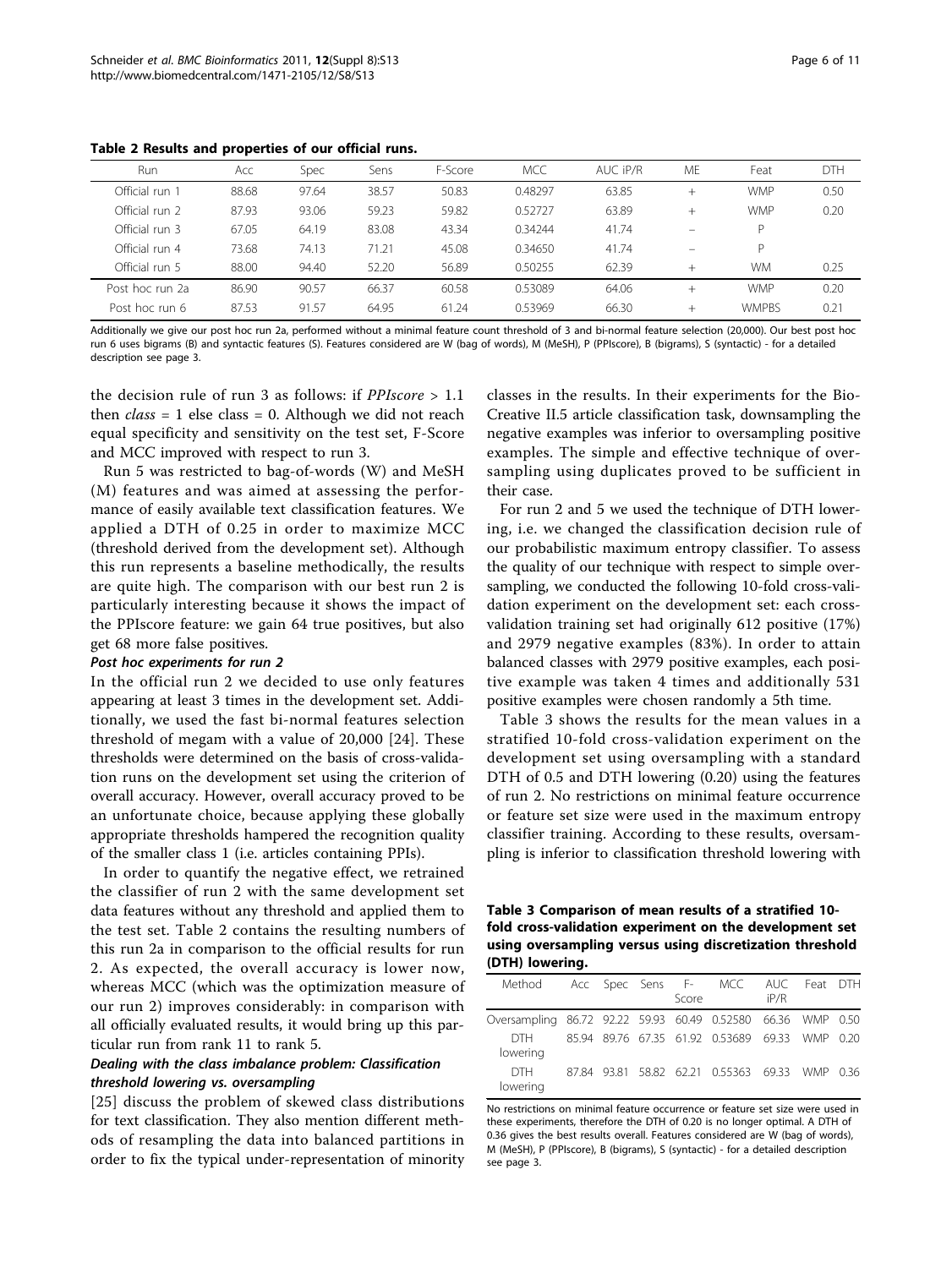respect to almost all evaluation measures. In particular, AUC iP/R suffers substantially from oversampling.

## Assessment and comparison of the optimal performance of different feature sets

In order to gain more insights on the performance of the different features sets used in our runs, we conducted a systematic feature ablation experiment on the development set. In a stratified 10-fold cross validation (CV) experiment, the maximal performance of each feature set and of their combinations was assessed.

We chose MCC as a consistent optimization criterion because of its known advantages when evaluating imbalanced classes. However, the use of a fixed DTH, e.g. 0.2 as for run 2, is not appropriate for comparing feature sets with very different characteristics as for instance bag-of-words and PPIscore. To compute the optimal thresholds for a feature set in a CV setting, one can systematically test different thresholds and select the best performing on average. The plot on the right of Fig. 1 shows the mean MCC as a function of different DTHs for the feature sets used in our experiments. As can be seen easily from the plot, the better the feature set is, the less important is the choice of the exact DTH. However, for weaker feature sets it is difficult to determine the optimal DTH for maximal MCC.

When applying fixed DTHs, the number of items classified as class 1 (documents categorized as containing a PPI) varies slightly for each CV test subset. Another solution is to ensure that every CV test subset contains the same percentile of items classified as class 1. In this case, the DTH varies slightly for each CV test subset. The plot on the left of Fig. 1 shows the mean MCC as a function of different percentiles of class 1 classifications. As can be seen easily from this plot, better feature sets converge to the percentile of the real distribution of class 1 in the development set (17%). Unlike the plot for fixed DTHs, also weaker feature sets clearly show optimal percentiles for maximal MCC. Therefore, we compared the maximal performance of the different feature sets based on their best performing percentiles.

In order to statistically compare the optimal performance of different features sets in terms of MCC, we applied the t-test for dependent samples pairwise

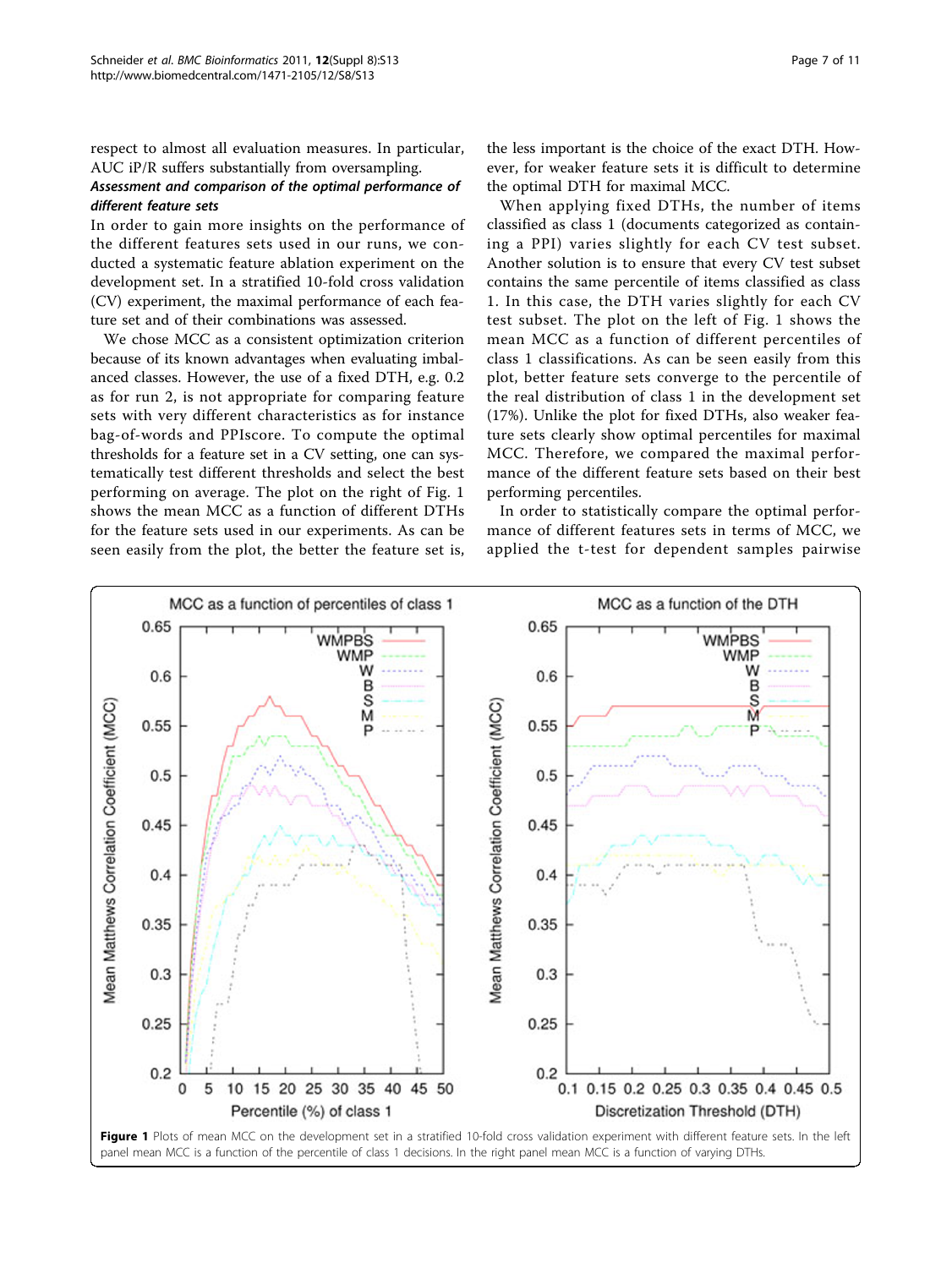between the 10 test subsets of our CV experiments  $(df =$ 9). With this methodology we can answer the following questions:

•  $p$  – *value*: Does feature set  $f_1$  perform significantly (5% level, i.e.  $p - value < 0.05$ ) better than feature set  $f_2$ ?

• EI: How big is the minimally expected improvement (95% confidence) of this difference between  $f_1$  and  $f_2$ ?

• CI: What is the confidence interval (95%) of feature  $f_1$  rsp. feature  $f_2$  ?

We used R's implementation of the t-test to calculate these statistics (applying the Shapiro-Wilks test of normality beforehand). The calculation of the estimated improvement are based on separately estimated variance for each feature set and the Welch modification to the degrees of freedom is used. Table 4 contains the most important findings for each feature set and their combinations. Although the feature set combination WMPBS at percentile 17 was not significantly better than WMS or WMBS, it produced the best run on the test set (see Table [2](#page-5-0)). With these results, we would reach rank 3 for MCC and AUC iP/R when compared with the official results of the competition.

#### Detection of experimental methods (IMT)

For our participation in the shared task, we have developed two statistical systems, which in this document are referred to as system A (runs 1 and 3) and system B (runs 2 and 4). Both are based on a naive Bayes approach but use different optimizations and heuristics. We mainly describe system A here.

#### Dictionary-based approach

Our pure dictionary-based approach has been described in the "Methods" section. Using thresholds on the scores

Table 4 Comparison of feature set quality using t-test on stratified 10-fold CV subsets from the development set at best performing percentiles (per) of class 1.

| $f_1 \otimes$ per       | $\Box$                | $f_2 \otimes$ per | CI                   | р      | EI    |
|-------------------------|-----------------------|-------------------|----------------------|--------|-------|
|                         | S @ 19 0.415, 0.480   |                   | P @ 35 0.397, 0.454  | 0.0379 | 0.022 |
|                         | B @ 13 0.460, 0.511   |                   | M @ 13 0.370, 0.461  | 0.0082 | 0.070 |
|                         | B @ 13 0.460, 0.511   |                   | S @ 19 0.415, 0.480  | 0.0273 | 0.038 |
|                         | W @ 20 0.491, 0.535   |                   | B @ 13 0.460, 0.511  | 0.0116 | 0.028 |
|                         | WS @ 22 0.510, 0.568  |                   | W @ 20 0.491, 0.535  | 0.0043 | 0.026 |
|                         | WMS @ 20 0.546, 0.577 |                   | WS @ 22 0.510, 0.568 | 0.0414 | 0.023 |
| WMBS @ 17 0.549, 0.586  |                       |                   | WS @ 22 0.510, 0.568 | 0.0179 | 0.029 |
| WMPBS @ 17 0.558, 0.595 |                       |                   | WS @ 22 0.510, 0.568 | 0.0122 | 0.038 |
|                         |                       |                   |                      |        |       |

Features considered are W (bag of words), M (MeSH), P (PPIscore), B (bigrams), S (syntactic) - for a detailed description see page 3. Interpret the rows as follows (e.g. row 4): Feature set W has a 95% confidence interval (CI) of [0.491, 0.535], feature set B has one of [0.460, 0.511]. According to a t-test for dependent samples, feature set W is significantly better than feature set B (df=9; p=0.0116). The expected improvement (EI) of the MCC measure is at least 0.028 (95% confidence level). Notice, that feature set PBMSW or BMSW are not significantly better than MSW. For the case of combinations of 2, 3 or 4 different feature sets, only the best performing ones were selected in this table.

it is possible to increase precision at the cost of recall. For the dictionary-based approach we obtain the results given in table [5](#page-8-0) column 1 (TermDict).

## Dictionary-based approach with term probabilities from the corpus

Our dictionary-based approach which learns term probabilities from the corpus has also been described in the "Methods" section. The performance is given in table [5](#page-8-0), column 2. It is interesting to notice that precision and recall of the dictionary-based approach (column 1) and the unfiltered output (column 2) are nearly identical, however the latter has a better AUC. Therefore, if one filters both results using a threshold based on score or rank, in the second case higher precision and recall will be achieved.

#### Corpus-driven approach

Our corpus-driven approach has been described in the methods section. Even without any dictionary resource, the approach performs surprisingly well, as table [5](#page-8-0), column 3 shows. In terms of AUC iP/R, the performance is slightly lower than the dictionary-based approach with term probabilities from the corpus (column 2), but very similar to the purely dictionary-based approach (column 1). In terms of F-score it is clearly better. This indicates that corpus-driven document classification approaches may in general be a suitable approach to experimental methods detection, particularly in the given setting: in the training corpus, the experimental methods associated to each document are given, but there is no information on the position or the string expressing the use of the method.

Recent named-entity recognition approaches [[26,27](#page-10-0)] use string-similarity scorers that learn from the dictionary or from a training corpus. Both significantly improve performance, the latter leads to even better results. The corpus-driven approach used in this version is more radical than the promising approaches of [[26](#page-10-0),[27](#page-10-0)], instead of extending an existing dictionary-resource, it does not use any dictionary but learns method discriminators from the training corpus as if it were a supervised textclassification task. [[10\]](#page-10-0) use hand-crafted dictionary patterns to respond to the observation that existing experimental methods dictionaries have very low coverage. We go beyond this by learning the discriminators from the training corpus.

After the submission to the shared task, we have added the following improvements. Adding a word bigram model  $p(method|bigram)$  increased the performance considerably, as table [5](#page-8-0), column 5 shows. We have further tested if weighting bigrams by their collocation weight increases performance. Word combinations with high collocation weight are often terms, collocation measures can be used for term detection. Thus, table [5](#page-8-0), column 6 shows a small improvement. Finally, we have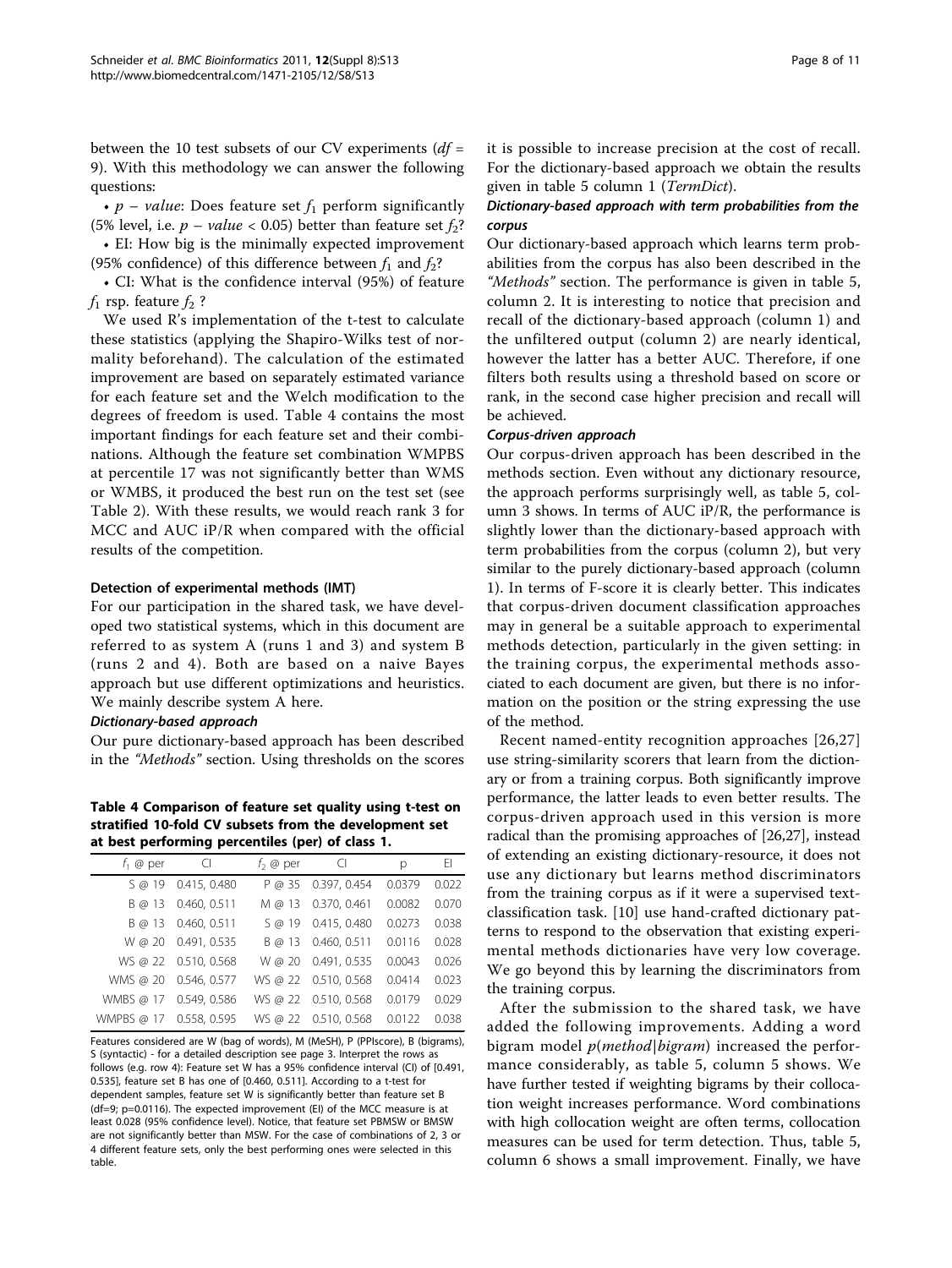| IMT                | TermDict | 2. TermDict p(m)<br>term) | 3. Word<br>Corp | 4. run 1<br>submit | 5. Bigram p(m)<br>bi) | 6. colloc<br>$\chi$ chi <sup>2</sup> | 7. without<br>zoning | 8. comb. run<br>2 |
|--------------------|----------|---------------------------|-----------------|--------------------|-----------------------|--------------------------------------|----------------------|-------------------|
| Evaluated Res.     | 4347     | 4334                      | 2355            | 5098               | 11103                 | 11094                                | 15749                | 21600             |
| TP                 | 417      | 417                       | 369             | 447                | 486                   | 486                                  | 522                  | 527               |
| <b>FP</b>          | 3930     | 3917                      | 1986            | 4651               | 10617                 | 10608                                | 15227                | 21073             |
| <b>FN</b>          | 110      | 110                       | 158             | 80                 | 41                    | 41                                   | 5                    | $\overline{0}$    |
| Micro P            | 0.09593  | 0.09622                   | 0.15669         | 0.08768            | 0.04377               | 0.04381                              | 0.03314              | 0.02440           |
| Micro R            | 0.79127  | 0.79127                   | 0.70019         | 0.84820            | 0.92220               | 0.92220                              | 0.99051              | 1.00000           |
| Micro F            | 0.17111  | 0.17157                   | 0.25607         | 0.15893            | 0.08358               | 0.08364                              | 0.06414              | 0.04763           |
| Micro AUC iP/<br>R | 0.21694  | 0.26532                   | 0.21633         | 0.27588            | 0.29466               | 0.29712                              | 0.30205              | 0.30034           |
| Macro P            | 0.10308  | 0.10333                   | 0.16587         | 0.09346            | 0.04532               | 0.4537                               | 0.03312              | 0.02440           |
| Macro R            | 0.77590  | 0.77590                   | 0.69459         | 0.83206            | 0.91261               | 0.91261                              | 0.99174              | 1.00000           |
| Macro F            | 0.17502  | 0.17542                   | 0.25564         | 0.16322            | 0.08517               | 0.08525                              | 0.06359              | 0.04735           |
| Macro AUC iP/<br>R | 0.40387  | 0.46438                   | 0.39722         | 0.47884            | 0.50159               | 0.50336                              | 0.50630              | 0.50890           |

<span id="page-8-0"></span>Table 5 Performance Development of PPI-IMT system A

tested how the performance changes if we use the entire articles instead of only the method subsection. Surprisingly, using the entire article also leads to a small increase, particularly increasing recall.

The marginally best performance is obtained by combining system A and system B, as table 5, column 8 shows. We have conducted some additional experiments, always leading to similar or slightly worse performance. We believe that we are getting close to the ceiling of our approach.

Table [6](#page-9-0) compares the individual experimental methods (of the system given in table 5, column 6). Precision and recall of the full output is given on the left, while only results above a threshold are given on the right. The comparison shows that while most methods, also slightly rarer methods, attain good recall, the ranking of rare methods is consistently too low. However, increasing the weights of rare methods always led to a worse overall performance. Particularly good performance has been observed on a few methods, which in some cases (e.g. MI:0416) might be due to additional terminology which was added after manual inspection of the training data, while in others (e.g. MI:0405, MI:0029) usage of bigrams and collocations may have helped boosting our results.

#### Submission to the shared task

Combining the corpus-driven approach and the dictionary-based approach that learns term probabilities from the corpus can be expected to perform better than the individual approaches. This is indeed the case, as table 5, column 4 (run1 submit), illustrates. This is the system that we have submitted as run1 to the shared task. Table [7](#page-9-0) reports the official results obtained in the competition, where run 1 and 2 are the full outputs of system A and system B (respectively), while run 3 and 4 are optimized outputs of the same systems (obtained by setting a rank threshold). Run 5 is the combined output of both systems, obtained averaging the scores of run 1 and 2 for each method.

The full outputs were aimed at maximizing recall and AUC, the optimized outputs at increasing F-score. We have avoided sending runs which optimize precision, because these can always be obtained by selecting for each article only the best prediction, i.e. the method which is ranked first. [\[6](#page-10-0)] reports that the curators preferred a high recall setting to a high precision setting, because it is much easier and less time-consuming to reject suggestions (false positives, low precision) than to add new information from scratch (false negatives, low recall). We believe that a good ranking, coupled with good recall, offers the optimal setting in order to allow the user to decide where to stop examining the results, rather than leaving the decision to the system.

It is interesting to notice that run 5 achieves a relatively high AUC (0.5011), only marginally lower than the best reported AUC (0.5297) in the official competition. However, our submission retains full recall (like run 2), while the submission which achieved best AUC had a recall of 59.90%.

From these results we can conclude that system A produces a better ranking, which, when combined with the more complete output of system B, results in a better AUC.

#### Conclusions and outlook

In this paper we described effective solutions to two crucial problems in the curation of protein-protein interactions from the literature: determining which articles should be curated, and extracting support information from the articles (in particular which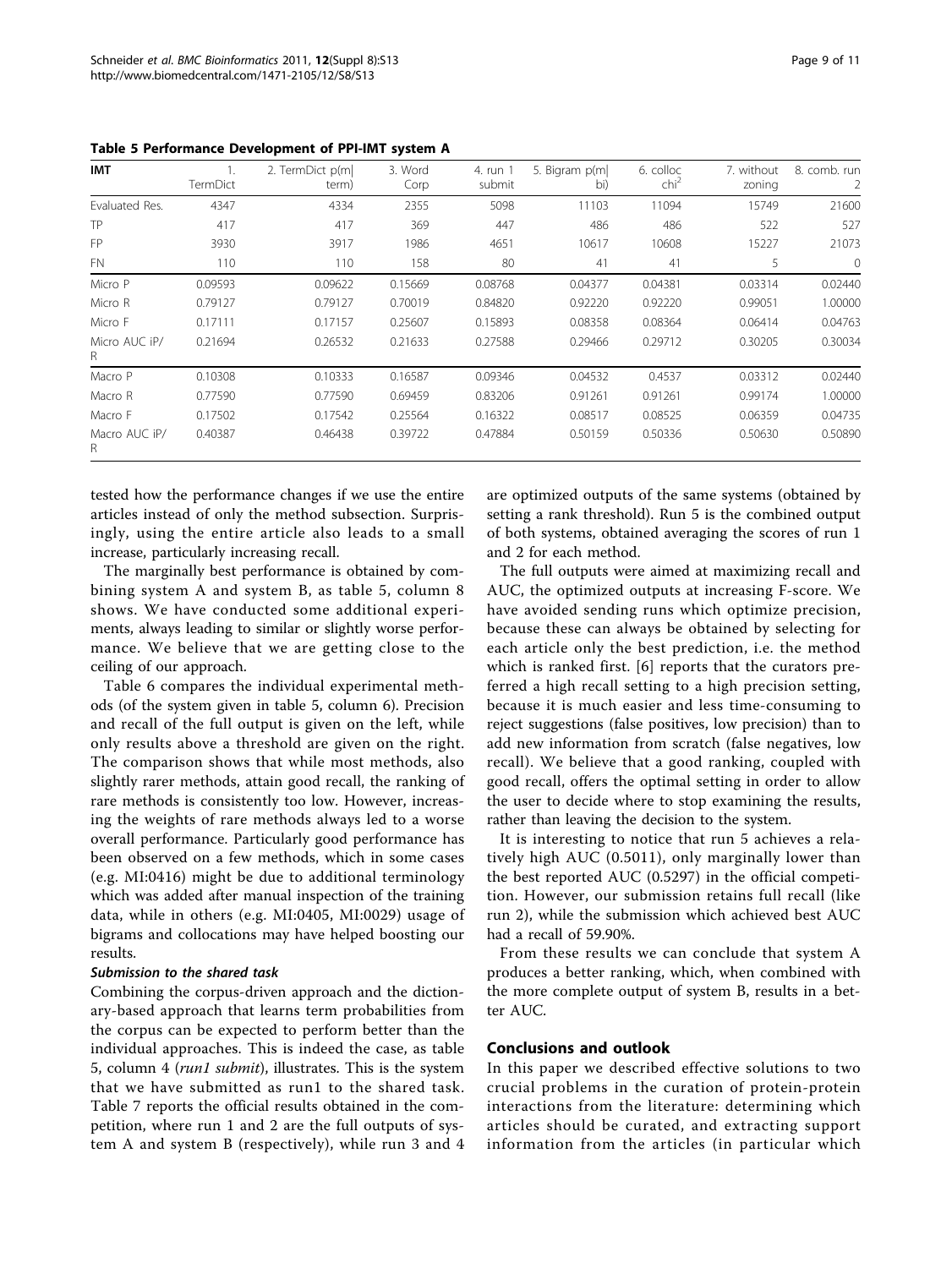<span id="page-9-0"></span>Table 6 Performance by experimental method, for all methods where f(train) > 20

|         | Frequencies |            |                |                | Full Output | Thresholded |        |  |
|---------|-------------|------------|----------------|----------------|-------------|-------------|--------|--|
|         | f(train)    | f(develop) | f(test)        | $\overline{P}$ | R           | P           | R      |  |
| ALL     | 4348        | 1379       | 527            | 4.38%          | 92.22%      | 15.70%      | 80.46% |  |
| MI:0006 | 736         | 246        | 60             | 27.03%         | 100%        | 27.03%      | 100%   |  |
| MI:0007 | 728         | 212        | 66             | 29.73%         | 100%        | 29.73%      | 100%   |  |
| MI:0096 | 438         | 198        | 98             | 44.14%         | 100%        | 44.14%      | 100%   |  |
| MI:0018 | 403         | 85         | 30             | 13.51%         | 100%        | 13.51%      | 100%   |  |
| MI:0114 | 223         | 50         | 13             | 5.86%          | 100%        | 6.25%       | 100%   |  |
| MI:0416 | 172         | 83         | 61             | 27.48%         | 100%        | 27.59%      | 91.80% |  |
| MI:0071 | 180         | 35         | 13             | 5.86%          | 100%        | 6.84%       | 100%   |  |
| MI:0424 | 416         | 44         | 15             | 6.76%          | 100%        | 7.41%       | 93.33% |  |
| MI:0107 | 82          | 19         | 19             | 8.80%          | 100%        | 23.68%      | 94.74% |  |
| MI:0663 | 68          | 35         | $\overline{2}$ | 0.93%          | 100%        | 0%          | 0%     |  |
| MI:0065 | 61          | 16         | 6              | 2.45%          | 83.33%      | 0%          | 0%     |  |
| MI:0077 | 58          | 11         | $\overline{7}$ | 3.33%          | 100%        | 20.69%      | 85.71% |  |
| MI:0028 | 51          | 9          | $\mathbf{1}$   | 0.47%          | 100%        | 0%          | 0%     |  |
| MI:0030 | 46          | 20         | $\overline{2}$ | 0.98%          | 100%        | 0%          | 0%     |  |
| MI:0676 | 45          | 15         | 8              | 3.69%          | 100%        | 16.67%      | 100%   |  |
| MI:0055 | 45          | 9          | 11             | 5.31%          | 100%        | 32.14%      | 81.81% |  |
| MI:0809 | 41          | 14         | 0              |                |             |             |        |  |
| MI:0415 | 40          | 22         | $\overline{2}$ | 1.04%          | 100%        | 0%          | 0%     |  |
| MI:0004 | 35          | 9          | 6              | 3.03%          | 100%        | 0%          | 0%     |  |
| MI:0029 | 34          | 11         | 6              | 3.16%          | 100%        | 0%          | 0%     |  |
| MI:0040 | 31          | 9          | 0              |                |             |             |        |  |
| MI:0404 | 30          | 12         | 1              | 0.49%          | 100%        | 0%          | 0%     |  |
| MI:0051 | 29          | 9          | $\overline{2}$ | 1.10%          | 100%        | 0%          | 0%     |  |
| MI:0017 | 29          | 7          | 0              |                |             |             |        |  |
| MI:0808 | 28          | 3          | 1              | 0.48%          | 100%        | 0%          | 0%     |  |
| MI:0047 | 28          | 12         | 5              | 2.50%          | 100%        | 0%          | 0%     |  |
| MI:0405 | 27          | 4          | 7              | 3.55%          | 85.71%      | 0%          | 0%     |  |
| MI:0049 | 27          | 13         | $\mathbf{1}$   | 0.47%          | 100%        | 0%          | 0%     |  |
| MI:0019 | 24          | 3          | 51             | 37.25%         | 100%        | 0%          | 0%     |  |
| MI:0410 | 23          | 0          | 0              |                |             |             |        |  |
| MI:0413 | 21          | 13         | 0              |                |             |             |        |  |

| Table 7 PPI-IMT Performance of the submitted runs |
|---------------------------------------------------|
|---------------------------------------------------|

| <b>IMT</b>           | run 1<br>(A) | run 2<br>(B) | run 3<br>(A) | run 4<br>(B) | run $5(A)$<br>$+B)$ |
|----------------------|--------------|--------------|--------------|--------------|---------------------|
| Evaluated<br>Results | 5098         | 21529        | 4576         | 666          | 21600               |
| TP                   | 447          | 527          | 431          | 223          | 527                 |
| FP                   | 4651         | 21002        | 4145         | 443          | 21073               |
| FN                   | 80           | 0            | 96           | 304          | 0                   |
| Micro P              | 0.08768      | 0.02448      | 0.09419      | 0.33483      | 0.02440             |
| Micro R              | 0.84820      | 1.00000      | 0.81784      | 0.42315      | 1.00000             |
| Micro F              | 0.15893      | 0.04779      | 0.16892      | 0.37385      | 0.04763             |
| Micro AUC iP/R       | 0.27588      | 0.24484      | 0.27727      | 0.14169      | 0.29016             |
| Macro P              | 0.09346      | 0.02448      | 0.09992      | 0.33483      | 0.02440             |
| Macro R              | 0.83206      | 1.00000      | 0.79377      | 0.42883      | 1.00000             |
| Macro F              | 0.16322      | 0.04750      | 0.17163      | 0.35403      | 0.04735             |
| Macro AUC iP/R       | 0.47884      | 0.44034      | 0.47650      | 0.30927      | 0.50111             |

experimental methods have been used to detect the interactions).

Solutions to the former problem (text classification) have in the past relied on classical machine learning techniques. Recent advances in natural language processing are now brought to bear on this problem, for instance the use of high-quality syntactic parses for improved PPI detection [\[28,29\]](#page-10-0), offering novel ways to approach this task. Our own results, together with those of other participants, clearly show that natural language processing tools are now part and parcel of the set of techniques that advanced text mining systems can rely upon. The view that using PPI features for the PPI-ACT task is useful is supported for example by [[30\]](#page-10-0), who have added interaction trigger keywords (e.g. activate, down-regulate, etc.) and sentence-level co-occurrence of protein names to a bag-of-words PPI-ACT approach, achieving best results in the ACT task of Bio-Creative II. Moreover, the system which achieved the best results in the PPI-ACT task of BioCreative III [\[31](#page-10-0)] exploited a rich set of features derived from a dependency parser, which contributed significantly to their achievement.

As for the latter problem (detection of the experimental methods), the results presented in this paper clearly show that a problem originally assumed to be a type of named entity recognition can be successfully approached as a text classification task. Nevertheless, best results are obtained by combining different information sources. In particular, we have used task-blind lexical associations (derived from the training data) between words and methods, as well as task-aware relevance of given terminology (fragments of method names), as provided in official resources.

In future work we would like to improve our results in these two tasks by exploiting more training material (such as the resources provided in previous BioCreative competitions, as well as experimenting with different learning techniques. For example, [[32\]](#page-10-0) show that adding unlabelled and weakly-labelled data to the training set significantly improves results on an SVM-based approach.

Although current results already reach usability level, further improvements are possible, which, together with satisfactory user interfaces, would certainly help to increase the acceptance of text mining tools within the biocuration community and beyond.

#### List of Abbreviations

In order of appearance in the text, the following abbreviations were used: PPI: Protein-protein interaction; ML: Machine learning; ACT: Article classification task (a Biocreative III task); W: Bag-of-words features; M: MeSH features; P: PPI Score features; B: Bigram features; S: Syntactic features; MCC: Matthew's correlation coefficient; AUC iP/R: Area under curve of the interpolated precision/recall curve; DTH: Discretization threshold; IMT: